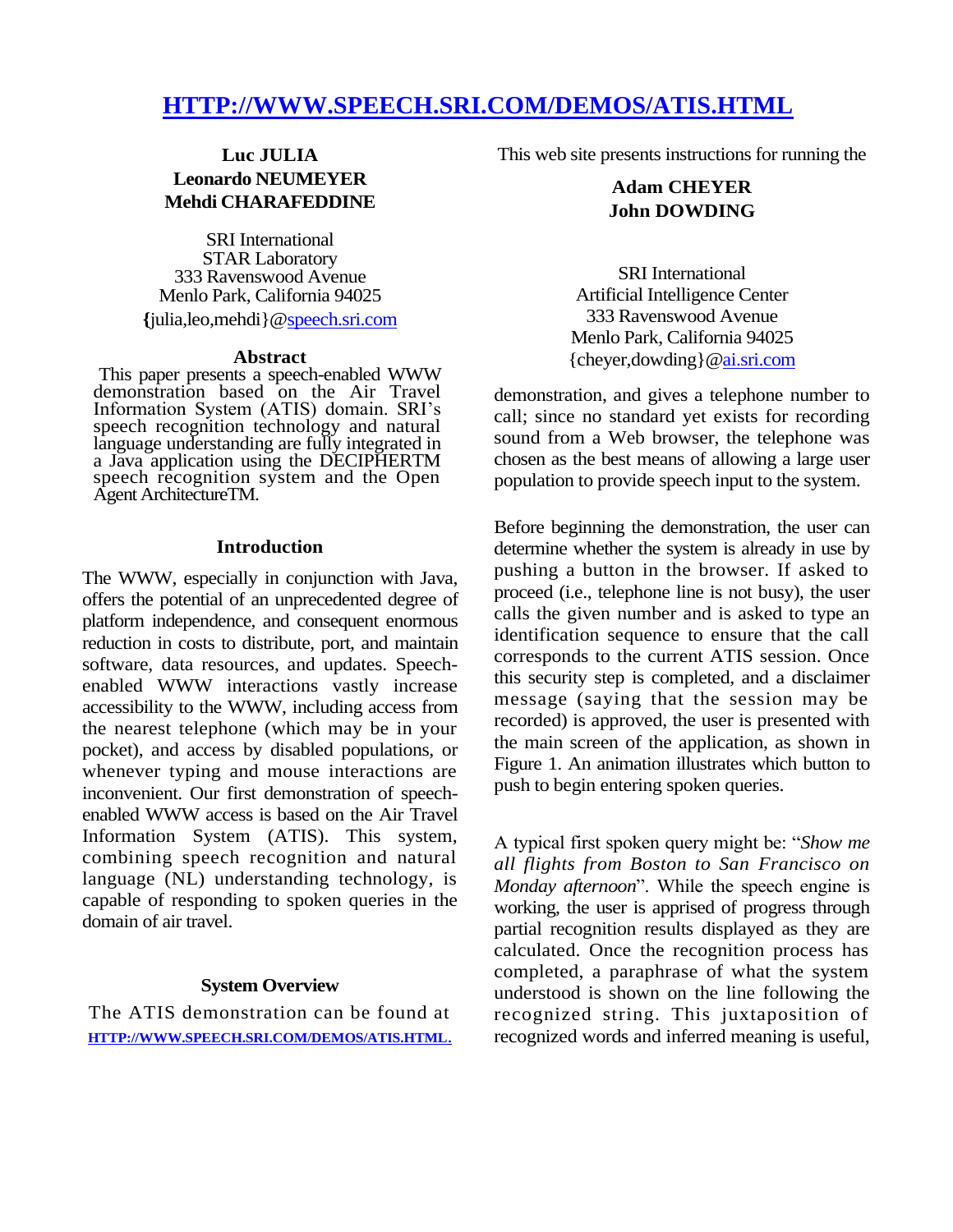as the natural language process often can overcome misrecognitions and correctly determine the appropriate intention from vague or

> <sup>1</sup> All product and company names mentioned in this paper are the trademark of their respective holder.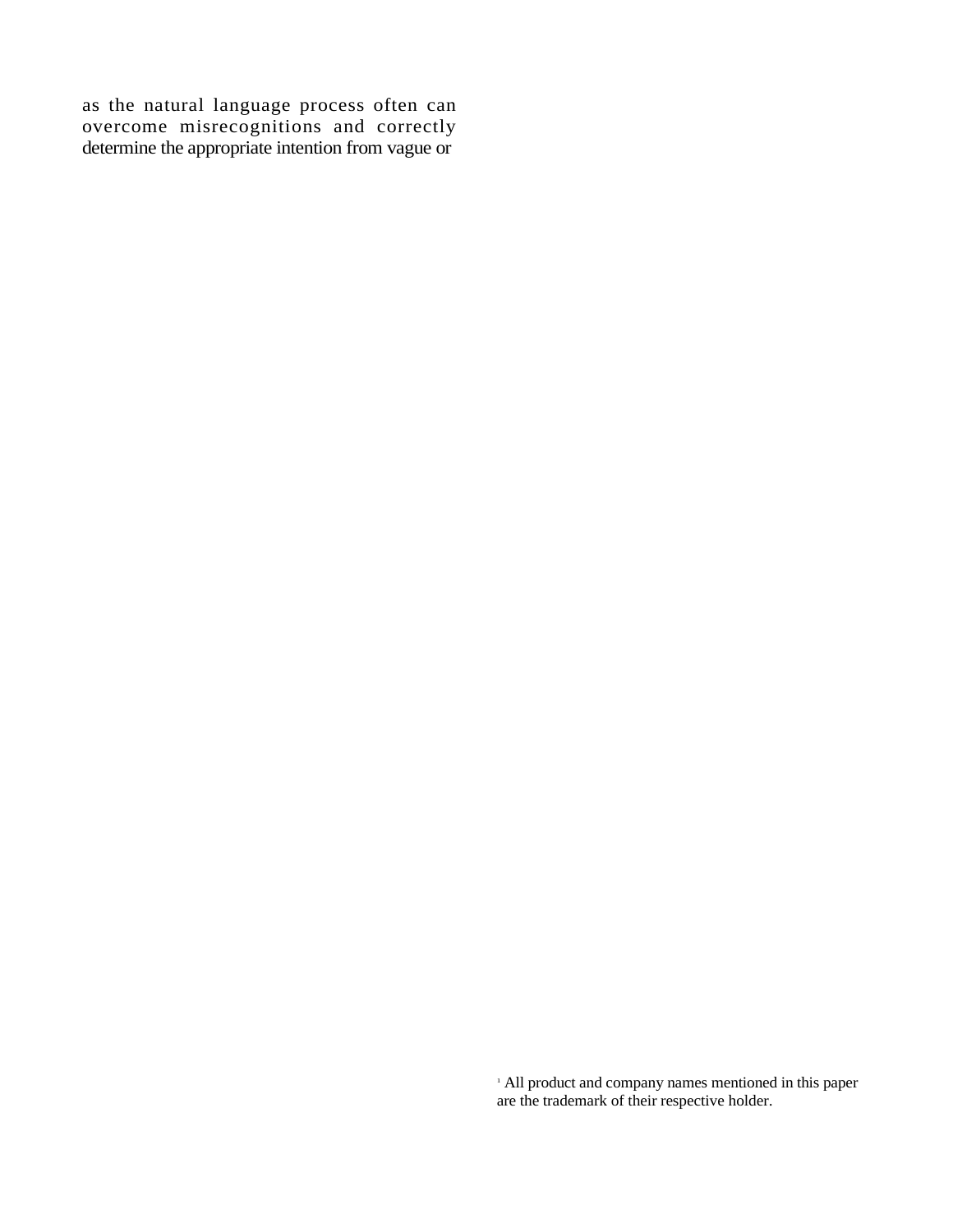nonsyntactic queries. After interpretation and retrieval, the results of the request are shown in a table listing the set of attribute values (e.g., departure time, arrival time, flight number) that solve the query. The user then has the opportunity to narrow the search, refining the search criteria of the previous query: "*Which is the cheapest flight?*". Automatic detection of context switches is one of the difficult problems addressed by the NL component.



Figure 1: ATIS screen

A user who has defined an itinerary can ask for a map where the selected cities are hyperlinked to Web sites containing information about them. Other on-line help is available, including a list of the 46 U.S. cities that the user can talk about and a general guide for entering acceptable queries.

#### **Open Agent Architecture**

The Open Agent ArchitectureTM (OAA) is a framework for constructing applications through the process of assembling and organizing communities of multiple software agents [Cohen et al., 1994; Moran et al., 1997]. Agents participating in an application can be distributed across multiple computers, and can be written in different programming languages (currently

supported languages include C, Prolog, Lisp, Delphi Pascal, Visual Basic, and  $Java<sup>1</sup>$ ).

In terms of extensibility (easily adding new functionality or upgrading one technology by another), we have found that OAA provides numerous advantages over approaches for building monolithic, stand-alone applications. In addition, we have found the OAA more flexible than most distributed object frameworks such as CORBA, in that the interactions among components are not necessarily fixed in advance; as agents connect and disconnect from the network, the system adapts to the dynamic set of available resources when attempting to resolve a given goal. These properties are achieved by the use of a high-level "Interagent Communication Language" (ICL) that can be interpreted by a special class of agents, called Facilitator Agents, which are responsible for reasoning about the best way to accomplish a goal given the current set of agents and resources.

In the demonstration system, the OAA has been used to bring together the modules and technologies that provide the application's functionality: the user interface, login and identification over the telephone (security), speech recognition, NL understanding, database access, fail-safe monitoring, and log file generation. We will now look in more detail at the technologies behind some of these components, and at how they were integrated to create this demonstration system.

#### **Speech Recognition**

The speech recognition component is a real-time version of SRI's DECIPHERTM continuous speech recognition system based on contextdependent genonic hidden Markov models (HMMs) [Digalakis et al., 1996]. SRI's DECIPHERTM technology recognizes natural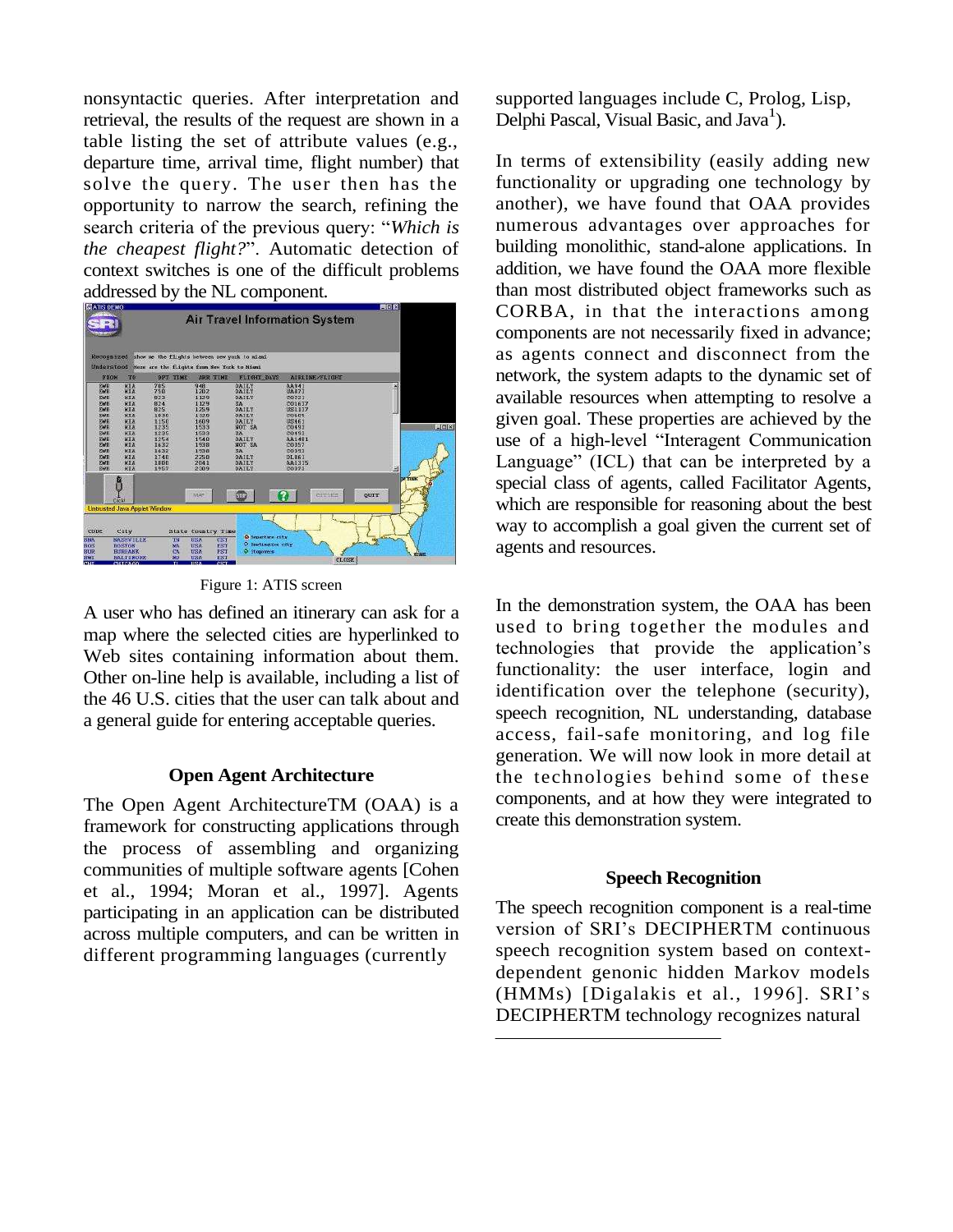speech without requiring the user to train the system in advance (i.e., speaker-independent recognition) and can be distinguished from the few other leading-edge speech recognition technologies by its detailed modeling of variations in pronunciation and its robustness to background noise and channel distortion. These features make the DECIPHER system more accurate in recognizing spontaneous speech of different dialects and less dependent on the idiosyncrasies of different microphones and acoustic environments.

The telephone acoustic models were trained on approximately 50,000 utterances from SRI's proprietary Partyline corpus, a digitally collected telephone corpus containing read utterances from 3000 callers. The backed-off bigram language model was trained on approximately 23,000 utterances of ATIS spontaneous speech data.

#### **Natural Language Understanding**

The NL understanding component accepts word hypotheses from the recognizer, and produces two outputs, the simplified logical form (SLF) and the answer to the query.

A major advantage of using an agent-based architecture is that it provides simple mix and match of components. When constructing an application requiring NL, we can select the NL system that best meets the application's requirements. Several OAA-enabled technologies have been used to provide NL for various projects: the simplest one, based on Prolog's Definite Clause Grammars (DCGs), is fast, easy to add vocabulary to, and capable of changing its vocabulary and grammar dynamically as a function of which agents are connected to the network. Another NL system is based on CHAT [Pereira, 1983] and is good at representing temporal expressions. For the ATIS domain, we are using a Template Matcher [Jackson et al., 1991] in the application described here; our most capable and efficient NL system, GEMINI

<sup>1</sup> All product and company names mentioned in this paper are the trademark of their respective holder.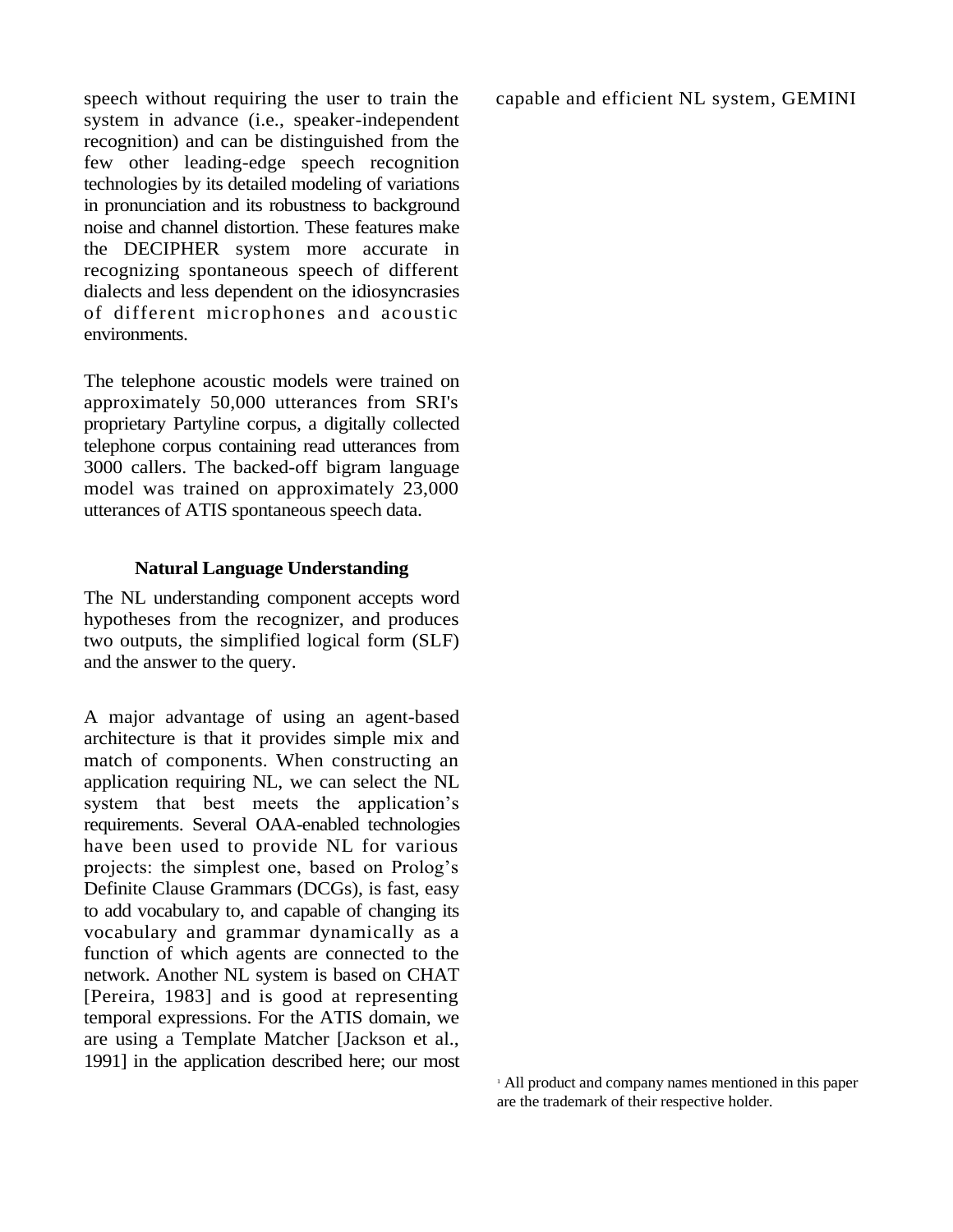[Dowding et al., 1993], has been incorporated in a telephone-only version of the ATIS system [Bratt et al., 1995].

The Template Matcher operates by trying to build "templates" from information it finds in the sentence. Based on an analysis of the types of sentences observed in the ATIS corpus, we constructed eight templates that account for most of the data in the domain: flight, fare, aircraft, city, airline, airport, ground transportation and meanings of codes and headings. Templates consist of slots that the Template Matcher fills with information contained in the user input. For example, the sentence

Show me all the United flights Boston to Dallas nonstop on the third of November leaving after four in the afternoon.

would generate the following flight template:

[flight, [stops,nonstop], [airline,UA], [origin,BOSTON], [destination,DALLAS], [departing\_after,[1600]], [date,[november,3,current\_year]]]

In contrast to the template matcher system, the Gemini NL system uses a broad-coverage grammar of English to produce a full syntactic and semantic analysis of the speaker's utterance. This analysis produces a scoped logical form expression, which is then translated into a database query. While Gemini is not as fast as the template matcher for the ATIS application, it has several advantages. Since Gemini uses a wordsynchronous bottom-up parser, it is possible to start processing partial recognition hypotheses before recognition is completed. This allows speech recognition and language processing to be carried out in parallel. Gemini also has specialized components to recognize and correct certain types of nongrammatical utterances, including sentence fragments and verbal repairs. In recent applications, Gemini grammars have been used for both language interpretation and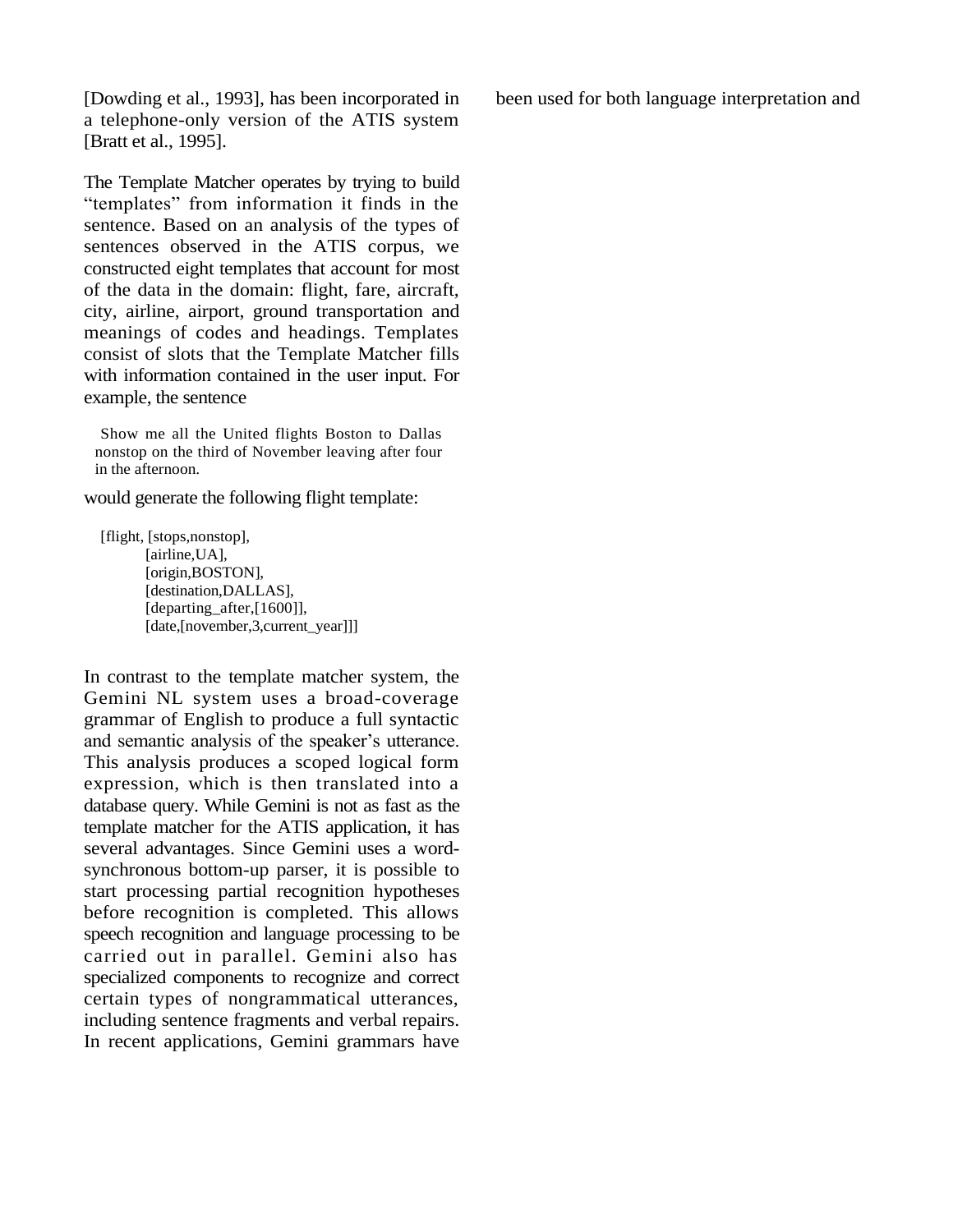speech recognition, by using a grammar compiler to convert the grammar in Gemini's formalism into a grammar usable by the DECIPHER recognizer.

One of the primary advantages of using the OAA is that it allows us to pick and choose between these competing approaches for NL analysis, or even combine them in the same system when that is more appropriate.

#### **Implementation**

Figure 2 illustrates the OAA agents assembled to produce our ATIS-Web demonstration. Each pictured component connects to a Facilitator agent, which manages all communication and interactions among the client agents. Because of a security restriction imposed by Java and Internet browsers, the Facilitator must run on the same machine as SRI's Web server; all other agents may be distributed across different machines at SRI, spreading the load as desired. In addition, a fail-safe agent (not pictured) monitors the status of all running agents, and can restart an agent if it crashes or if the machine on which it is running goes down.

Our main objective for this demonstration was to take advantage of the distribution properties of the Web to make ATIS easily available to a large number of users. We first developed the system by using standard HTML and a CGI executable to provide a Web-accessible text version of the user interface. Many problems, such as restricting access to the WWW demonstration only to the user actually talking to the system over the phone, were worked out by using the CGI interface. However, interactive visual feedback was limited with this technology, so the user interface component was rewritten in Java.

As this was the first OAA agent module written in Java, much of the implementation work was to port the OAA agent library to this new, still developing language. To fit into Java's Object Oriented paradigm, the OAA library was

structured as two class objects: a low-level communication object (TCP) and a high-level object providing common functionality available to all OAA agents (e.g., ICL, ability to set triggers or monitors).

The multithreading capabilities of Java were used to improve the speed and the efficiency of each communication layer. We used multithreaded parallelism at both the TCP level (waiting continuously for data) and at the high level for processing and routing ICL messages.

The technologies we have described (speech recognition and natural language) had been encapsulated as OAA agents for other projects, and were therefore directly reusable. In addition, we were able to "borrow" several other preexisting agent functionalities, such as telephone control and fail-safe monitoring. New Login and LogFile agents were developed for this application.



Figure 2: ATIS demonstration architecture

### **Current & Future Work**

Continued work will focus on three general areas: improving individual components, adding new functionality to the demonstration, and taking better advantage of OAA's inherent parallelism to produce more robust interactions.

The system currently generates a log file containing the audio files and the interpreted queries for each user interaction. One improvement would be to use this large amount